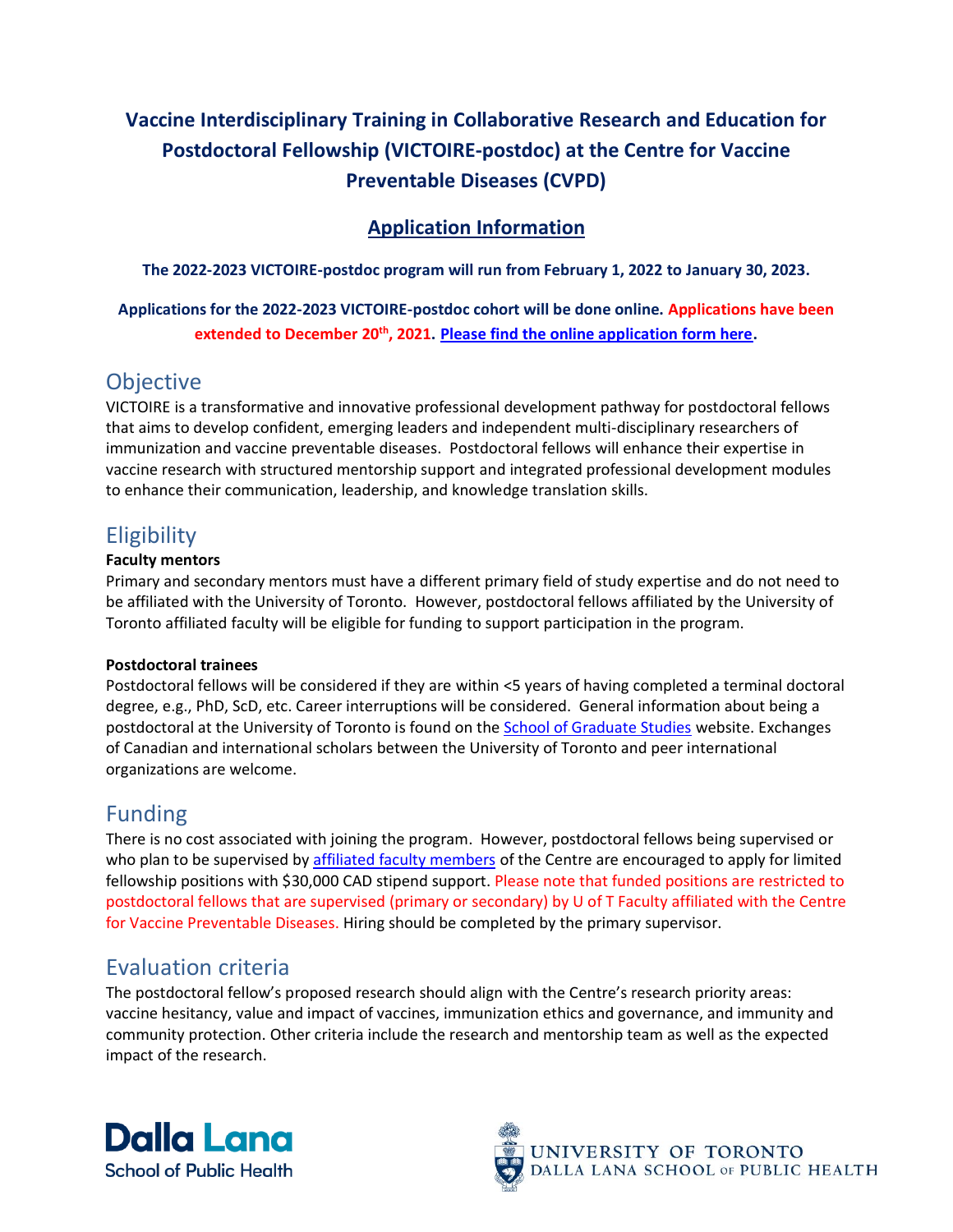| <b>CRITERIA</b>                                                                            | <b>VALUE</b> |
|--------------------------------------------------------------------------------------------|--------------|
| <b>Research Content:</b>                                                                   |              |
| Alignment with CVPD vision, mission and objectives                                         | 35%          |
| Research fills an identified gap                                                           |              |
| Team:                                                                                      |              |
| Fellow's curriculum-vitae and recommendation letters                                       |              |
| Mentorship, supervision, and research environment                                          |              |
| Breadth of interdisciplinarity                                                             |              |
| Potential to develop new partnerships in Canada or internationally                         |              |
| <b>Outcomes and impact:</b>                                                                |              |
| Clearly identified research outcomes including the intent to submit a funding application. | 35%          |
| Integrated Knowledge Translation Plan                                                      |              |

## Equity, Diversity and Inclusiveness

The University of Toronto and [Dalla Lana School of Public Health](http://www.dlsph.utoronto.ca/wp-content/uploads/2015/04/DLSPH-DIVERSITY-STATEMENT_FINAL.pdf) are strongly committed to diversity within its community and especially welcome applications from faculty mentors and postdoctoral fellows from racialized persons / persons of colour, women, Indigenous / Aboriginal People of North America, persons with disabilities, LGBTQ persons, and others who may contribute to the further diversification of ideas. Additional diversity will be sought in field of study expertise for postdoctoral fellows and faculty mentors.

## Additional requirements

Faculty mentors and postdoctoral fellows will be required to complete mentorship and training plan with integrated knowledge translation activities. The Learning and Mentorship Plan template is available on the [VICTOIRE-postdoc webpage.](https://www.dlsph.utoronto.ca/institutes/centre-for-vaccine-preventable-diseases/vaccine-interdisciplinary-training-in-collaborative-research-and-education-for-postdoctoral-fellows-victoire-postdoc/) In accordance with postdoctoral fellows' individual goals and plans, additional individual leadership or communication opportunities are encouraged and the Centre will help facilitate involvement in such activities. To ensure comprehensive training, fellows will be asked to attend at least four professional development sessions on topics that may include mentorship, research team leadership, knowledge translation, stakeholder engagement, and applying for funding. Fellows will be asked to attend Immunization Grand Rounds hosted by the Centre, as well as present once a year in monthly rounds. **The CVPD will also host montly peer-to-peer collaborations sessions for postdoctoral fellows. Upon sucessful completion of these requirements, postdoctoral fellows will receive a Certificate of Completion in Professional Development from the Dalla Lana School of Public Health. This not-for-credit certificate recognizes approximately 40 hours of learning that includes workshops, seminars, presentations, and individual mentorship or learning opportunities.**

During the COVID-19 pandemic meetings and seminars will be planned as virtual events. Furthermore, faculty mentors should ensure that postdoctoral fellows are equipped to work remotely.



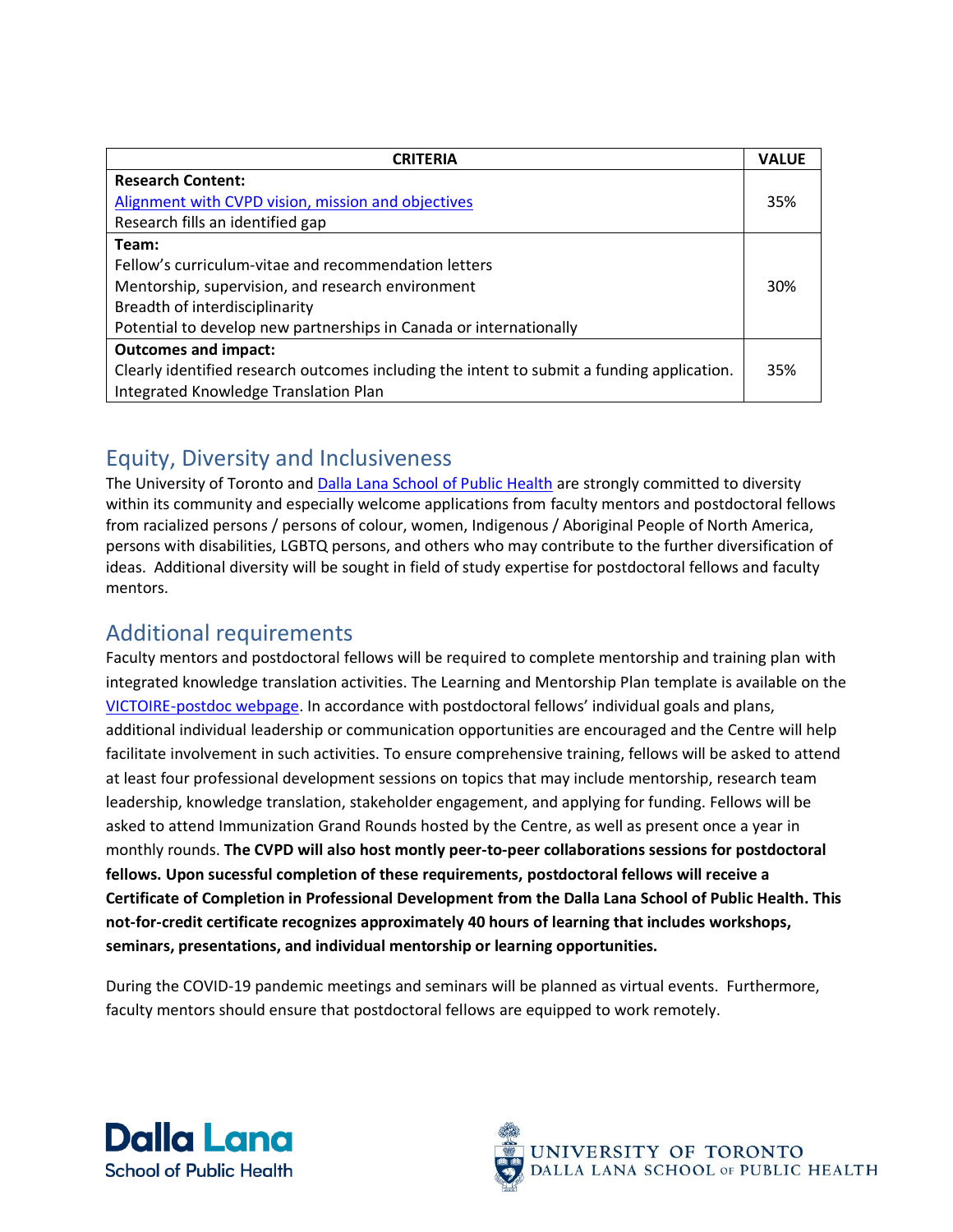## **Transparency**

Post-docs who receive funding from the CVPD and their supervisors are expected to be transparent about the source of their funding by including a statement such as the one below on publications arising:

[Name of post-doc] is [partly-]funded by The Centre for Vaccine Preventable Diseases. The Centre is supported by the Dalla Lana School of Public Health (DLSPH), which receives funding from government, philanthropic, not-for-profit and private sector organizations. Private sector funding sources include vaccine manufacturers. A set of governance processes are in place at the DLSPH to ensure independent operation of the Centre. All funding is received under agreements that are aligned with policies of the University of Toronto and DLSPH that safeguard academic freedom of faculty and students. Decisions on private sector support are made in consultation with the Dean, relevant faculty and Advancement. In addition, the Centre for Vaccine Preventable Diseases receives oversight from the Dean of the DLSPH and a Senior Advisory Committee of the University of Toronto.